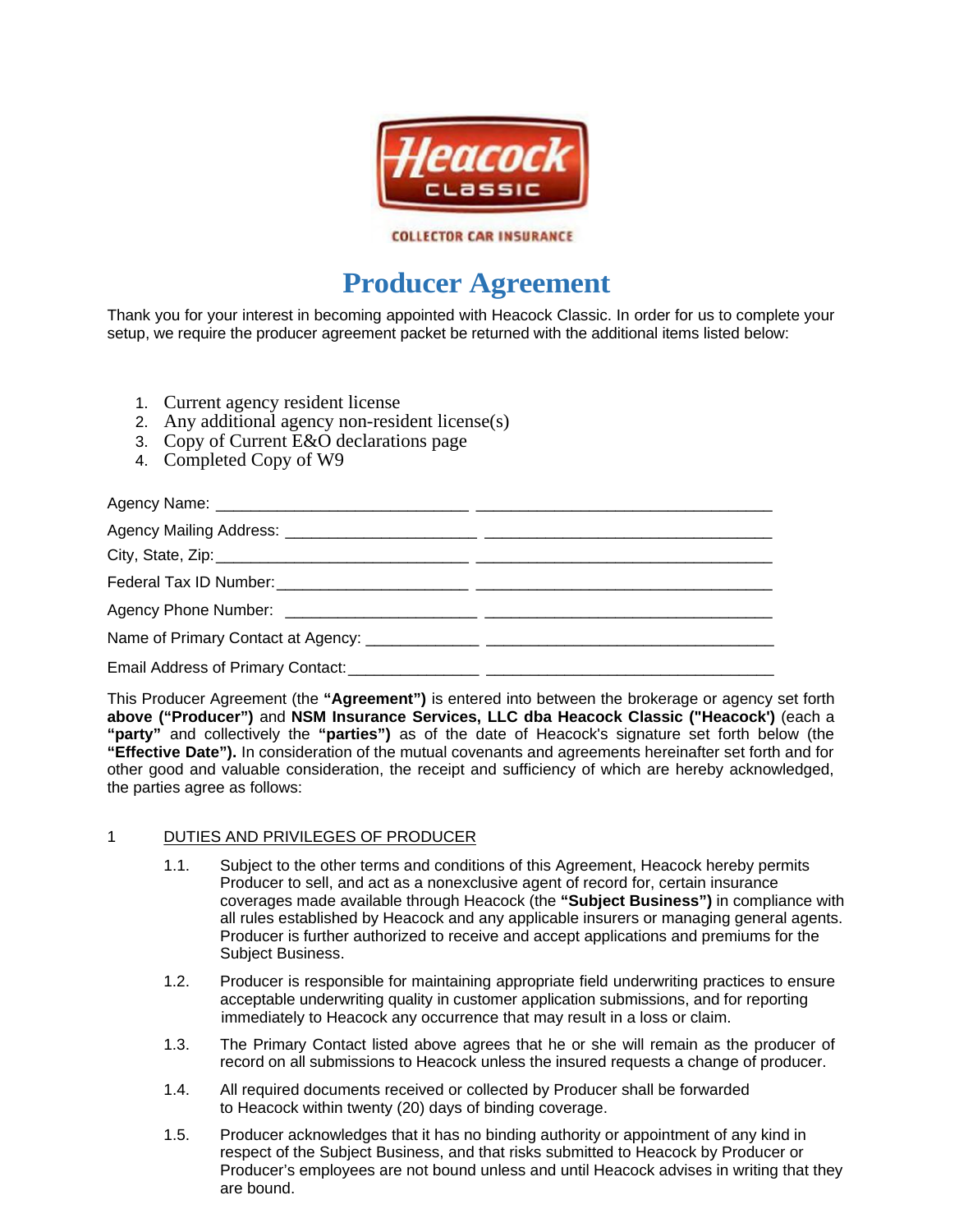#### $\mathcal{P}$ REPRESENTATIONS AND WARRANTIES

- Producer warrants that it has, and shall maintain during the term of this Agreement,  $21$ all licenses required to perform under the Agreement, and that it shall comply with all applicable laws required to perform under the Agreement.
- $2.2.$ Producer warrants and represents that it has in force Errors & Omissions insurance coverage with a limit per occurrence of at least one million dollars (\$1,000,000). Producer further agrees that such Errors & Omission coverage will remain in force so long as the Subject Business remains in force.

#### **COMMISSIONS** 3

- $31$ Heacock agrees to allow Producer a commission on business submitted through Heacock as reflected in the applicable exhibits, addendums, and/or schedules made a part of this Agreement.
- $3.2.$ Producer agrees to refund to Heacock any unearned commissions on business placed with Heacock at the same commission level as was originally received by the Producer.

#### 4 TERM AND TERMINATION

- $4.1.$ The term of this Agreement commences on the Effective Date and continues for one (1) year, at which time the Agreement will automatically renew for additional successive one (1) year terms unless Heacock provides written notice of nonrenewal to Producer prior to the expiration of the then-current term.
- $4.2.$ This Agreement may be terminated by either party, without cause, upon written notice to the other, mailed or delivered, not less than thirty (30) days in advance of the effective date of termination, subject to any provision of law requiring longer notice.
- $4.3.$ This Agreement shall terminate immediately upon either party giving notice to the other in the event of abandonment, insolvency, bankruptcy, or gross or willful misconduct on the part of such other party.
- In the event of the sale or transfer of the Producer's business, this agreement shall 44 automatically terminate, effective on the date of sale or transfer, unless prior written consent is obtained from Heacock.
- $4.5.$ In the event of termination by either party, the outstanding unexpired Subject Business shall continue in force, subject to Heacock's normal underwriting standards. Heacock and Producer shall continue to comply with the terms of this Agreement to ensure the orderly servicing of the Subject Business until its expiration or termination.

#### 5 **HOLD HARMLESS**

- $5.1.$ Producer will indemnify and hold harmless Heacock and its directors, officers, and employees from any and all claims, suits, damages, and all other costs and fees (including attorney's fees and expenses) arising out of or resulting from: Producer's breach of this Agreement, any misrepresentation by Producer relating directly or indirectly to policies written by Producer, and any error or omission by Producer relating to the Subject Business. Producer will immediately notify Heacock regarding any notice of action relating to any of the liabilities referenced in this Section.
- $5.2.$ Producer agrees that it is responsible for the acts or omissions of any employee or other person associated with Producer, as though such acts or omissions were the Producer's.

#### 6 GOVERNING LAW & CONFORMITY TO STATUTE

- $6.1.$ The provisions of this Agreement are to be construed in accordance with the laws of the Producer's state.
- $6.2.$ Suits against Heacock may only be brought in the Producer's domicile state.
- $6.3.$ Should any provision in this Agreement be deemed to be in conflict with state or local laws or regulations, such provision is hereby amended to conform to said law or regulation, without abrogating the remainder of this Agreement.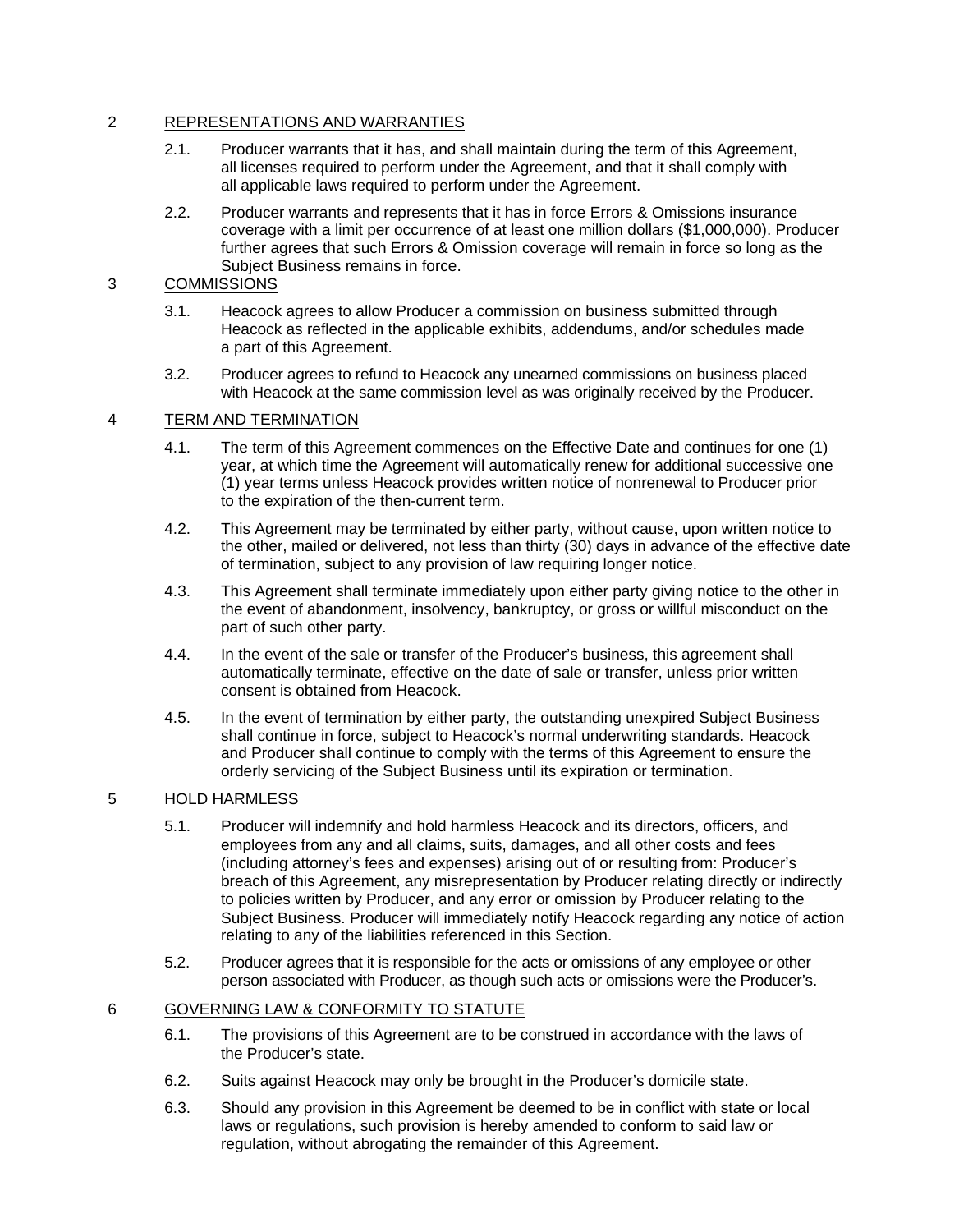#### $\overline{7}$ **MISCELLANEOUS**

- 7.1. This Agreement supersedes any and all previous Agreements, including Amendments thereto, whether oral or written, between Heacock and Producer.
- $7.2.$ Heacock may unilaterally amend this Agreement, and any exhibits, addendums, or schedules attached hereto, by notifying Producer in writing of the amendment, or by any other reasonable notification method. In such cases, Producer may obtain the most recent version of this Agreement by requesting a copy. Continued submission of Subject Business to Heacock following notice of amendment constitutes acceptance of any such amendment.
- $7.3.$ Producer may not sell or assign, nor extend to the benefit of any of Producer's successors, any interest under this Agreement without the prior written consent of Heacock (which consent will not be unreasonably withheld).
- Heacock's failure to insist on strict compliance with this Agreement, or to  $7.4.$ exercise any right under it, shall not be a waiver of said rights.

IN WITNESS WHEREOF, the parties hereto have made this Agreement effective as of the Effective Date, as defined in the Agreement.

Heacock Classic Authorized Signature:

COO Title: Date:

## PRODUCER'S AUTHORIZED SIGNATURE

If signing this Agreement electronically, I AGREE to enter into this Agreement electronically via the Internet. I consent to be notified by email at the indicated email address regarding this Agreement. I acknowledge that whenever my signature or consent is required in connection with this Agreement, my electronic signature or consent shall be deemed to be sufficient and acceptable under any applicable state or federal electronic signature or transaction regulations, and such electronic signature or consent shall constitute my actual acceptance of the terms that I agree to.

**Producer's Authorized Signature** (If signing electronically, please type the full name of person authorized to sign on behalf of the agency/ brokerage)

To submit this agreement, simply email it along with the other requested documents to AgencyUpdate@heacockclassic.com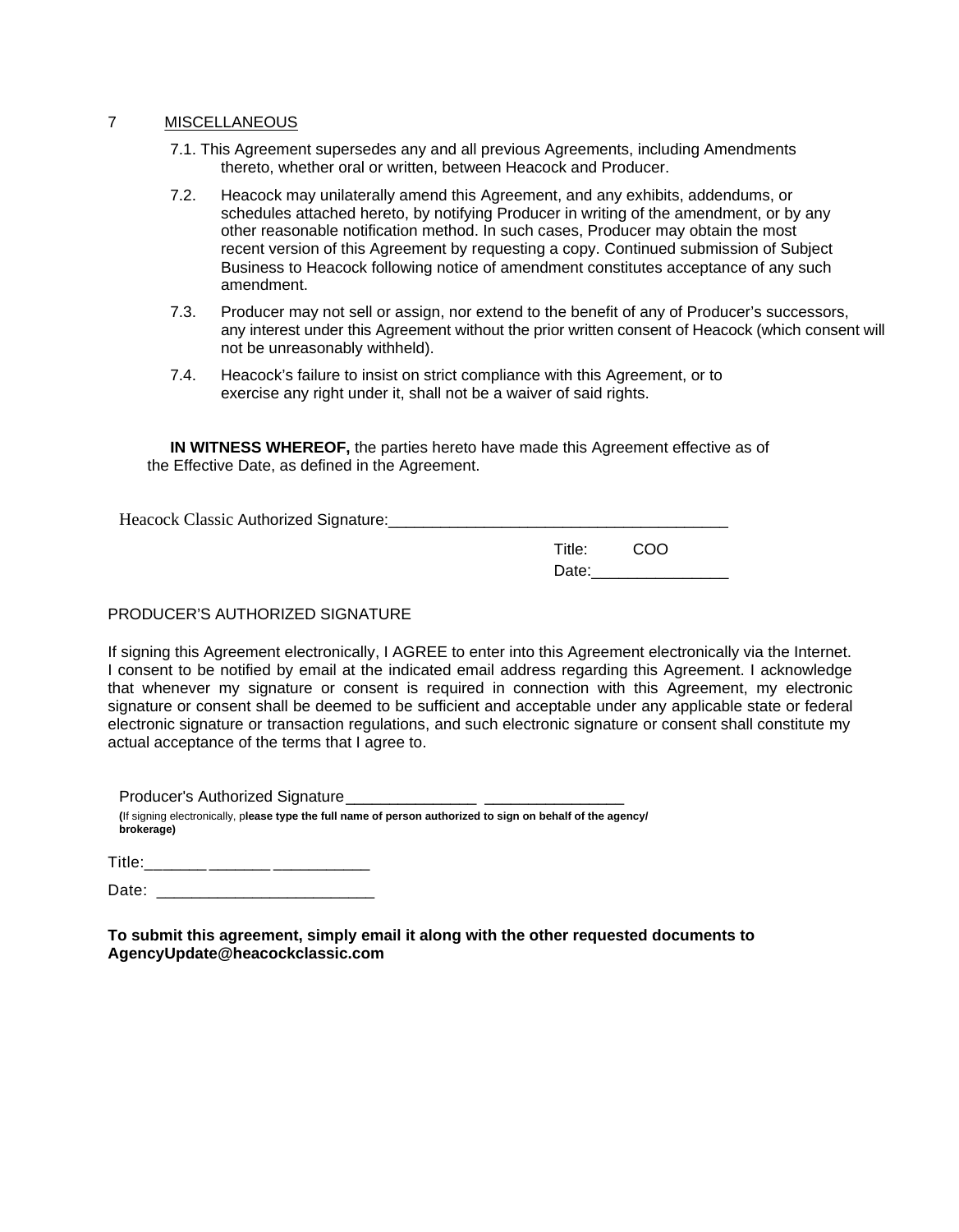

**COLLECTOR CAR INSURANCE** 

## **Section 1** Must be completed by licensed agent or agency principal

| <b>NAME OF AGENCY (AS LICENSED):</b> |  |  |
|--------------------------------------|--|--|
|                                      |  |  |
|                                      |  |  |
|                                      |  |  |
|                                      |  |  |
|                                      |  |  |